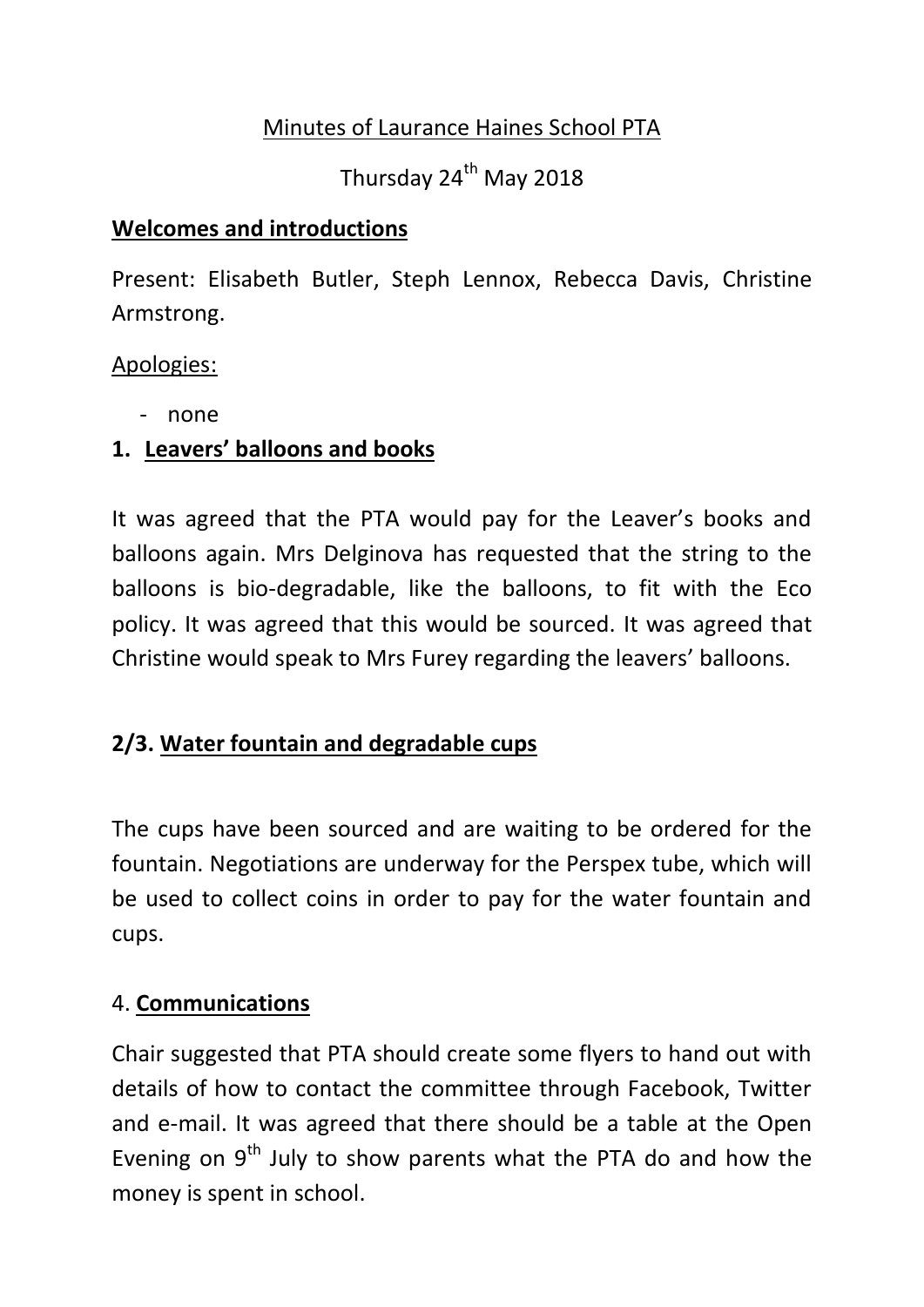It was suggested that the PTA purchase a board to put in the KS2 playground, initially, solely for the purpose of advertising the PTA events and information. A board in the KS1 playground may be purchased at a later date.

### **5. Year 3/4 Disco**

The event went well and 60 tickets were sold. A profit was made from the tuck shop, which will be used towards future events.

### **6. Year 1/2 Disco**

Following the slow up take for the year 3/4 disco, the committee agreed to change the date of the disco to  $19<sup>th</sup>$  June, which will be after Ramadan has finished. The children will have Mr Marvel to entertain them and a designated break, when they will be given a snack, a drink and a finger light. A letter will go out at the start of the half term. There will be an amendment to previous letters where parents will need to state who (over 16yrs) will be collecting the child at the end of the evening. A date will be added as a deadline for tickets.

Parent helpers will need to be briefed at the start of the disco about monitoring doors and not allowing children outside. The small courtyard will be opened for those wishing to get air.

# **7. Summer Fair**

Due to insufficient offers of help on the day of the Summer Fair, it was reluctantly agreed that it should be cancelled. After a deadline of 3.30 pm on Friday  $25<sup>th</sup>$ , an email would be sent to all parents.

The committee agreed that an event in September would be better and could use the outside agencies that were going to come to the fair (inflatables, ice-cream van). A car boot sale in the playground,